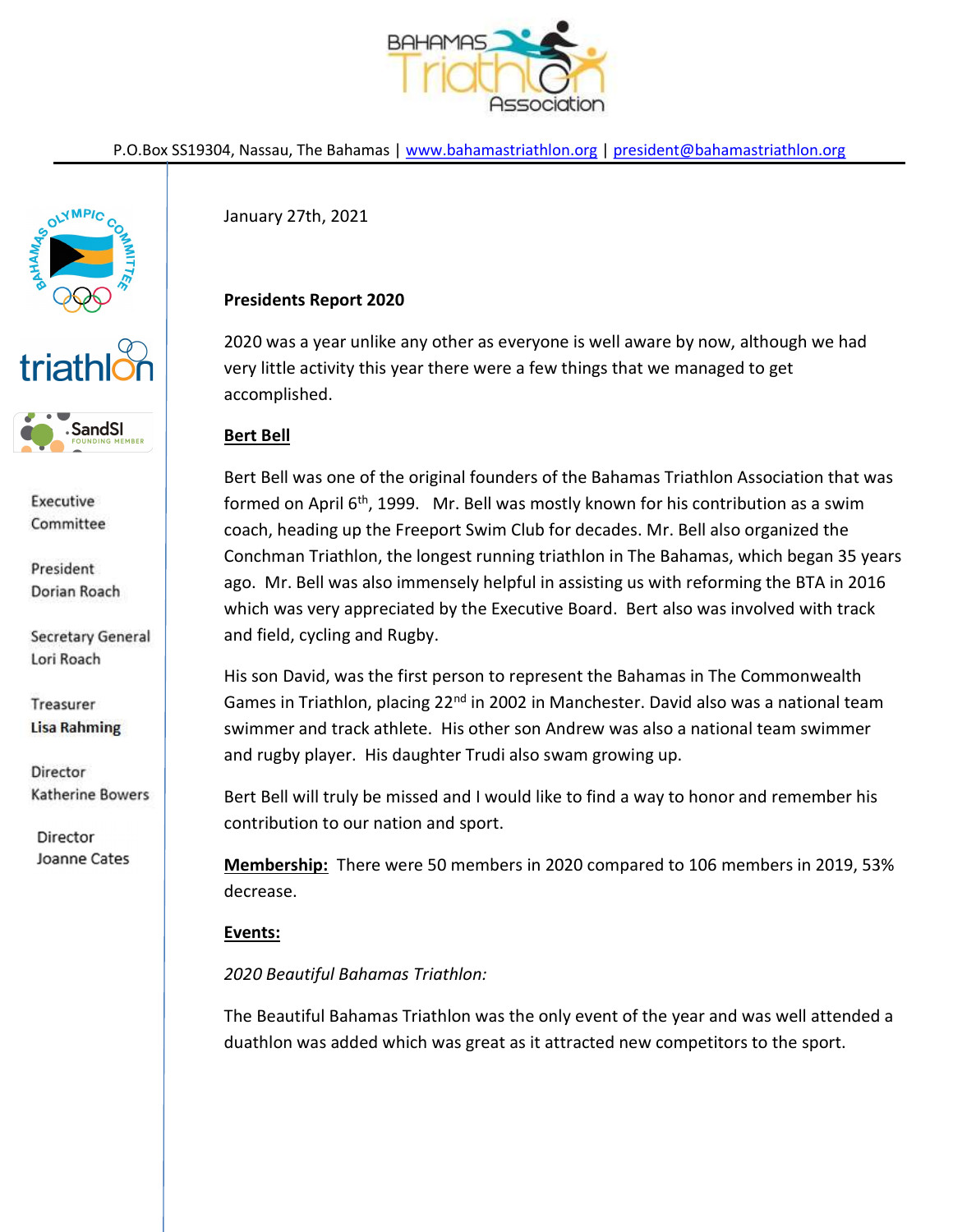

P.O.Box SS19304, Nassau, The Bahamas | www.bahamastriathlon.org | president@bahamastriathlon.org

All other events including the Potcakeman, National Championships, Caribbean Championships and Carifta were cancelled due to the Covid-19 pandemic.

### Development and Training

PATCO Level One Coaching was offered to us this year which we had three coaches get certified (Jorge Marcos Aballi Borges, Justin Higgs and Sylvia Bateman). We now have six certified coaches and one certified official. Jorge Marcos and Lori Roach also participated in a Pan Am Federation sponsored Elite coaching course which began today. I was also selected by the BOC and IOC to enter the ICECP (International Coaching Enrichment Certified Program), a year long course run by the University of Delaware in conjunction with the US Olympic and Paralympic Committee and the International Olympic Committee. During this course I will complete a Long-Term Athlete Development Program (LTAD) as well as construct a BTA Certified Introductory Coaching Course. Erin Brown was also selected to be a part of World Triathlon's Mentor program for paratriathlon and still has a pathway to qualify for the Toyoko Games.

#### Carifta 2021

We are currently still planning to host the 2021 Carifta Games and have set an end of March deadline to confirm if we still plan on hosting, we have been in communication with the Bahamas Olympic Committee, Ministry Of Sports and Ministry Of Tourism keeping them updated on our status.

#### The Future

We have been working with several Caribbean countries on development of the Englishspeaking Caribbean. We all voted as a block in this year's World Triathlon elections and managed to get one person on a committee (from Trinidad) which is a big step for us. We are very close with each other and communicate regularly and always share resources and information. Trinidad is holding a grass roots training to which we have been invited to participate next month and Barbados has shared their Covid-19 race protocols with us which we are currently working on. Jamaica managed to get a committee formed within World Triathlon to included Special Olympic athletes within triathlon.

Once we finalize the protocols, our next step is to apply to have same events to get things going again. Thank you for everyone's support during this past year and I

Executive Committee

**SandSI** 

triathl

President Dorian Roach

Secretary General Lori Roach

Treasurer **Lisa Rahming** 

Director Katherine Bowers

Director Joanne Cates